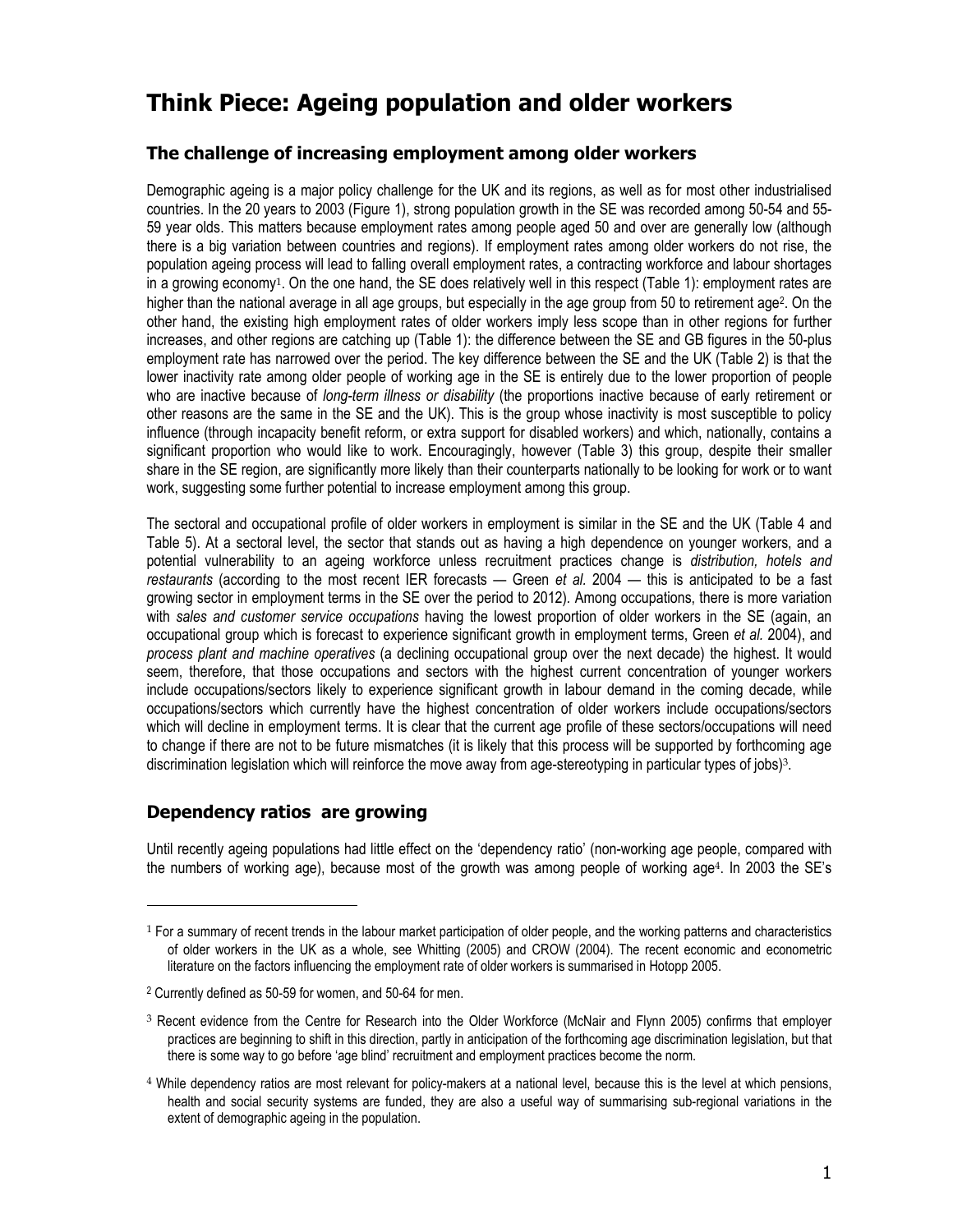dependency ratio (Table 6) was slightly 'worse' than the Great Britain average with the SE having 59.5 non-working age people for every 100 of working age (compared with 58.3 in GB). The table also shows that the SE's neighbour, London, has by far the most favourable dependency ratio, due to its young population. There is considerable variation SE local authorities (Table 7), with the counties of E and W Sussex and the Isle of Wight having ratios close to or above 70, while some unitary authorities have much younger populations with ratios below 50.

By 2028 the dependency ratio in the SE is projected to rise significantly to 73.2 (Figure 2, which compares the SE with England as a whole in this respect). This rise is because, from now on, the big population growth is going to be in the 65-plus groups (Figure 3). In labour market terms, this implies that the region will need to be running to stand still. Much of the population growth will be among age groups beyond normal working age, which will puts even greater pressure on the region to raise employment among older workers in the age range 50-retirement.

# **What can be done?**

On the whole, there is a lack of incentives for employers to recruit and retain older workers and a lack of incentives for older workers to remain in the workforce. Companies can benefit from the acquired skills of older workers, although they run the risk of becoming increasingly obsolete when access to training is limited. High separation costs (through redundancy or early retirement) may discourage employers from employing older workers in the first place. Early retirement schemes, social security benefits and incapacity benefits have often and still are being used by both employees and their employers as exit routes from the workplace, although the UK government is committed to tackling this through reforms to the benefit system. However, the fact that some countries, especially in Scandinavia, have achieved higher employment rates for older workers suggests that something can be done. International evidence<sup>1</sup> shows that a strategy incorporating the following policies can increase employment rates for older workers:

- 1. **making early retirement unattractive** to employers, and discouraging older workers from leaving the labour market (*eg* by a tighter regime on the use of incapacity benefits)
- 2. **changing attitudes and stereotypes** about older workers, and countering discrimination by employers (forthcoming UK Age Discrimination legislation will help here, but is unlikely to be sufficient on its own); in addition, it is clear that employers need to be encouraged to **offer flexible types of work to older workers**, to assist in bridging the transition to retirement, rather than leaving the labour market altogether (Barnes *et al.* 2002; Lissenburgh and Smeaton 2003). There is also a role to be played by **encouraging self-employment** among older workers as a bridge to retirement.
- 3. **active labour market policies** (like the New Deal 50-plus) focused on the needs of older workers. International evidence suggests that job counselling, job search monitoring, sanctions (for those who do not search for jobs), and placement subsidies for regular jobs can all contribute to raising employment rates for older workers.
- 4. improving the **employability** of older workers

Most of these initiatives will be driven by the national policy framework2, but of the four areas identified, the fourth, 'employability' has the most scope for being influenced and determined at the regional level. To conclude, we look at this in more detail.

# **The employability challenge**

Employment rates among older people may be low, partly because the (actual or perceived) employability of many older people is low, due to factors such as:

• older workers may have had careers in occupations or industries vulnerable to technological and organisational change, rendering their skills and experience obsolete or inadequate (this is particularly a problem in regions which, unlike the SE, have had a tradition of employment in heavy manufacturing and extractive industries).

 $\overline{a}$ 

<sup>&</sup>lt;sup>1</sup> For a good summary, see De Koning (2005).

<sup>2</sup> For an overview of the policy challenges at a UK national level, as well as a range of data comparisons between the UK and other industrialised countries, see OECD 2004, and for a summary of European evidence see European Foundation 2004.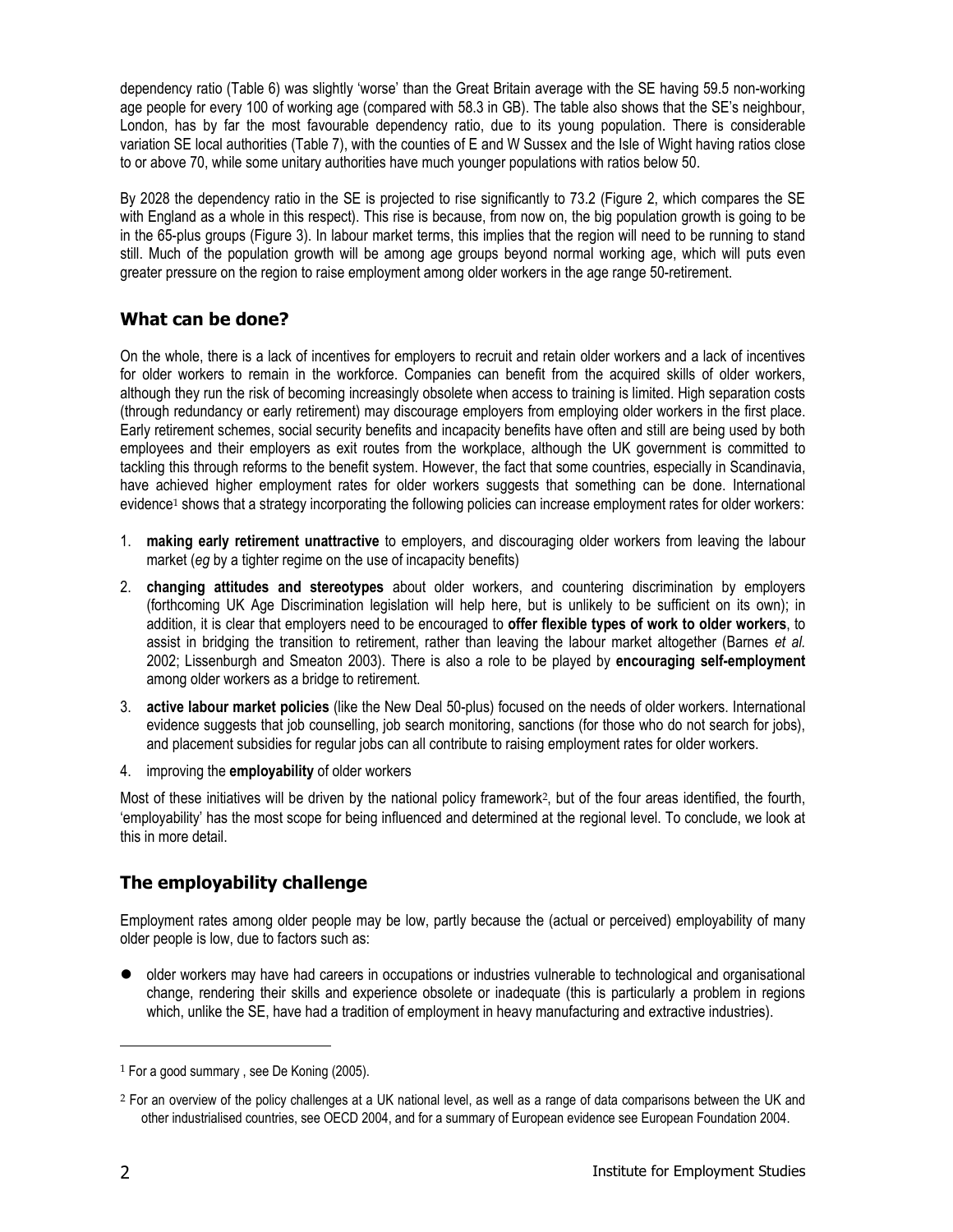- the relatively short pay-off period for investment in human capital of older workers reduces the rate of return on training, for both employers and employees (although for employers, this may be partly offset by higher retention rates for older workers). Employers in the SE are very similar to those at national level in that the proportion of their employees receiving training drops off markedly among those in the older age ranges (Table 8).
- in some occupations, especially those which are physically demanding, productivity may decline after a certain age (this may be reflected in higher sickness and disability rates). There is also evidence, however, showing that individual learning capacity and that the productivity and innovation capacity of older workers can be maintained, particularly where their initial base level of qualification/education is high.
- $\bullet$  In some pay systems, pay increases with age (or length of service), and an increasing productivity-wage gap with age makes older workers less attractive employers.

The employability problem is particularly relevant for older people with a lower level of education and skills; more highly educated/skilled older workers are more likely to want to remain in work, and more likely to be able to. Employability of older workers is largely determined by investments in human capital earlier in life. Measures to reduce the numbers of younger people with low or no qualifications are, therefore, an essential part of any longerterm strategy to increase the employability of older workers. It is notable that employment rates of older workers vary dramatically with the level of qualification: in particular, the employment rates among older workers with no qualifications at all are especially low. This is true both for the UK and for the SE Region (Figure 4). Raising employment rates among this group implies a two-pronged strategy:

- An effective lifelong learning strategy to increase skill/qualification levels among existing older workers (via an effective lifelong learning strategy, which may include accreditation of prior learning);
- Securing a significant reduction in the proportion of younger workers (the older workers of the future) with no qualifications.

### **References**

Barnes H, Parry J and Lakey J (2002), *Forging a new future: the experiences and expectations of people leaving paid work after 50*, York, Joseph Rowntree Foundation.

CROW (2004), *Are Older Workers Different?*, University of Surrey, Centre for Research into the Older Workforce.

De Koning, J (2005), *Incentives to Take Up Work and Remain at Work Longer*, paper presented to Thematic Review Seminar on Comprehensive Strategies for Active Ageing, Brussels, April 2005. See http://pdf.mutual-learningemployment.net/pdf/thematic%20reviews%2005/april%2005/thematic%20apr05%20de%20koning%20en.pdf

European Foundation (2004), *Ageing and Work in Europe*, Dublin, European Foundation for the Improvement of Living and Working Conditions.

Green A, Homenidou K and Wilson R (2004), *Working Futures: Regional Report 2003-04,* Institute for Employment Research, University of Warwick.

Hotopp U (2005), 'The employment rate of older workers', *Labour Market Trends*, Feb 2005, Vol 113 (2) pp 73-88

Lissenburgh S and Smeaton D (2003), *Employment transitions of older workers: The role of flexible employment in maintaining labour market participation and promoting job quality*, York, Joseph Rowntree Foundation

McNair S and Flynn M (2005), *The age dimension of employment practices: employer case studies*, Employment Relations Research Series No. 42, London, Department of Trade and Industry.

OECD (2004), *Ageing and Employment Policies: United Kingdom,* Paris, Organisation for Economic Co-operation and Development.

Whitting E (2005), 'The labour market participation of older people', *Labour Market Trends*, July 2005 Vol 113 (7), pp 285-296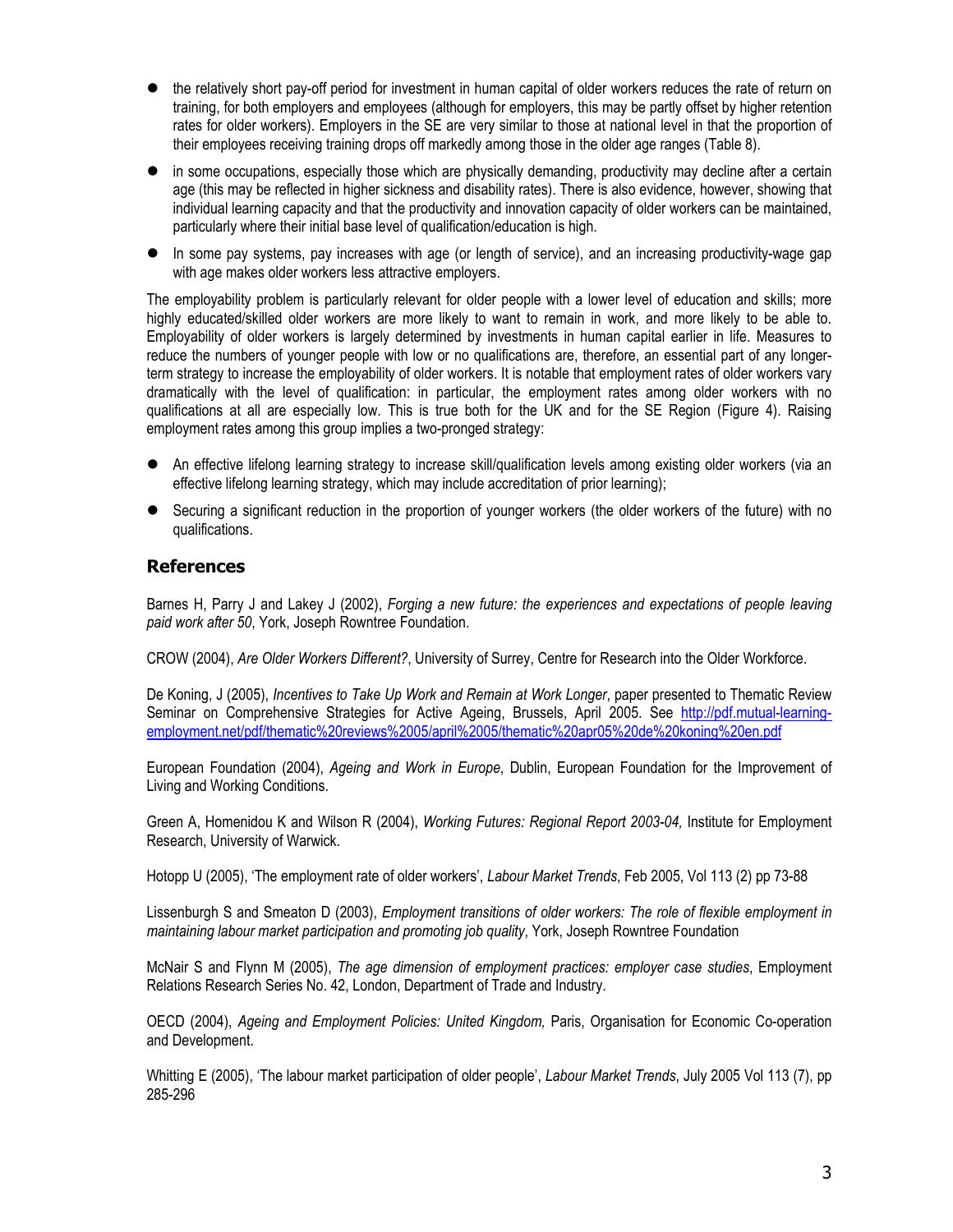# **Tables and charts**



**Figure 1: Population change by older age groups, South East 1983, 1993 and 2003** 

*Source:ONS Mid-year population estimates* 

#### **Table 1: Employment rates by age group**

|                           | <b>South East</b> |         | <b>Great Britain</b> |         |
|---------------------------|-------------------|---------|----------------------|---------|
|                           | 1994/95           | 2004/05 | 1994/95              | 2004/05 |
| All people of Working age | 75.8              | 78.8    | 71.3                 | 74.9    |
| Of which                  |                   |         |                      |         |
| 16 to 19                  | 55.0              | 57.7    | 51.2                 | 50.5    |
| 20 to 24                  | 71.2              | 72.7    | 66.3                 | 69.2    |
| 25 to 34                  | 79.3              | 82.9    | 75.4                 | 80.0    |
| 35 to 49                  | 82.4              | 85.1    | 79.4                 | 82.3    |
| 50 to retire              | 70.5              | 75.5    | 63.2                 | 70.5    |
|                           |                   |         |                      |         |

*Source: NOMIS Labour Force Survey: Summer annualised averages 1994/5 and 2004/5*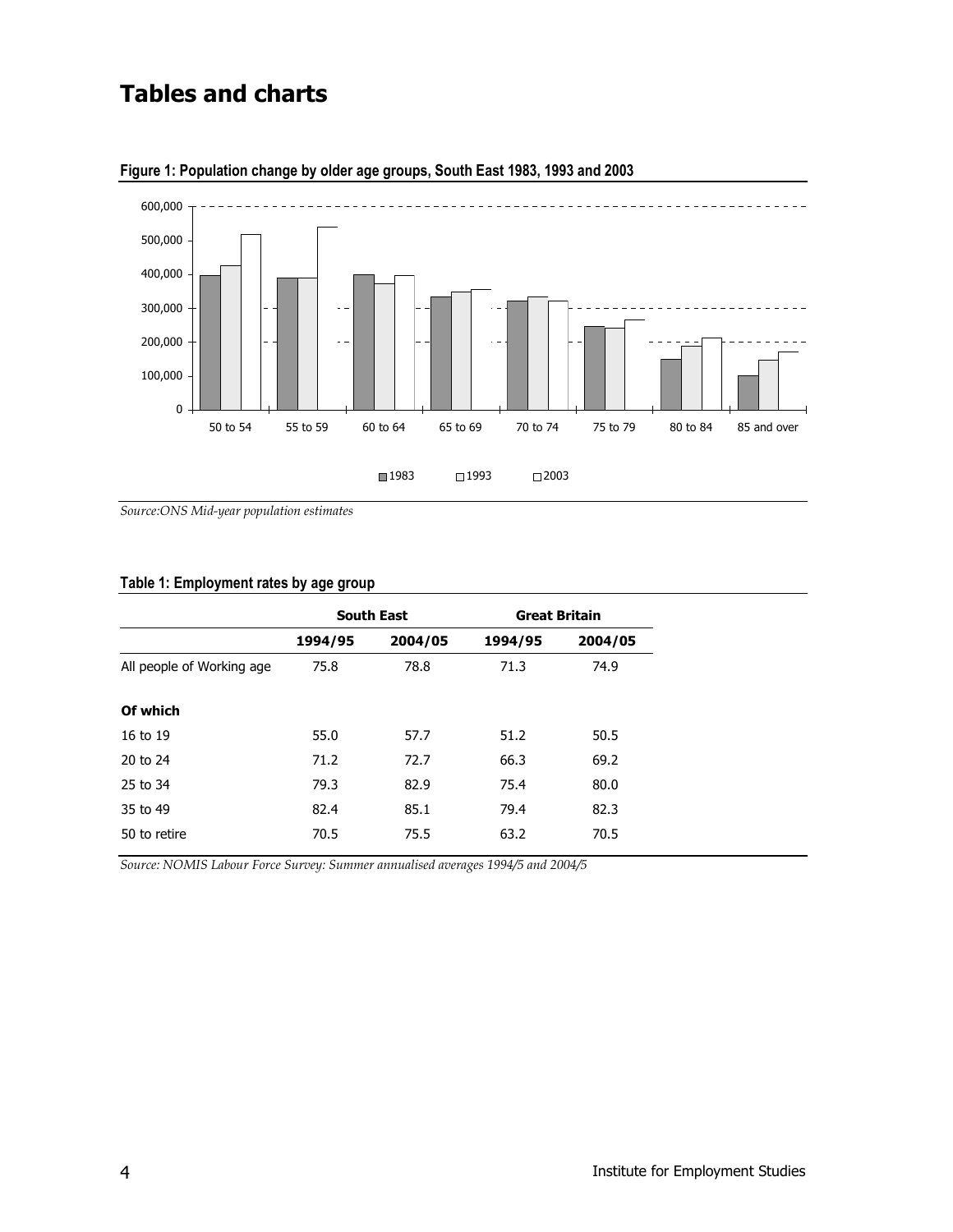|                                   | South East %          |                    | <b>UK %</b>               |                       |                    |                           |
|-----------------------------------|-----------------------|--------------------|---------------------------|-----------------------|--------------------|---------------------------|
|                                   | <b>50 to</b><br>59/64 | 60 / 65 or<br>over | <b>All over</b><br>16 yrs | <b>50 to</b><br>59/64 | 60 / 65<br>or over | <b>All over</b><br>16 yrs |
| Employee                          | 61                    | 9                  | 54                        | 58                    | 7                  | 52                        |
| Self-employed                     | 15                    | 3                  | 9                         | 13                    | 3                  | 8                         |
| ILO unemployed                    | 2                     | 0                  | $\overline{2}$            | $\overline{2}$        | $\mathbf{0}$       | 3                         |
| Economically inactive             | 22                    | 88                 | 34                        | 28                    | 90                 | 37                        |
| Of which                          |                       |                    |                           |                       |                    |                           |
| Inactive due to long term illness | 7                     | 2                  | 3                         | 13                    | 2                  | 5                         |
| Retired                           | 7                     | 84                 | 21                        | 7                     | 86                 | 21                        |
| Other inactivity                  | 8                     | $\overline{2}$     | 11                        | 8                     | $\overline{2}$     | 12                        |
| Total                             | 100                   | 100                | 100                       | 100                   | 100                | 100                       |

# **Table 2: Economic activity among older people, UK and South East, 2005**

*Source : Labour Force Survey, Spring 2005* 

## **Table 3: Willingness to work among inactive older workers, UK and South East, 2005**

| % who are seeking work but not available to start<br>work, or would like to work but not seeking |                                   | <b>South East</b> |                  | UΚ             |                    |
|--------------------------------------------------------------------------------------------------|-----------------------------------|-------------------|------------------|----------------|--------------------|
|                                                                                                  |                                   | 50 to<br>59/64    | 60/65 or<br>over | 50 to<br>59/64 | 60 / 65 or<br>over |
| All economically inactive                                                                        |                                   | 19                |                  | 19             |                    |
|                                                                                                  | Inactive due to long term illness | 34                | 24               | 23             | 14                 |

*Source : Labour Force Survey, Spring 2005*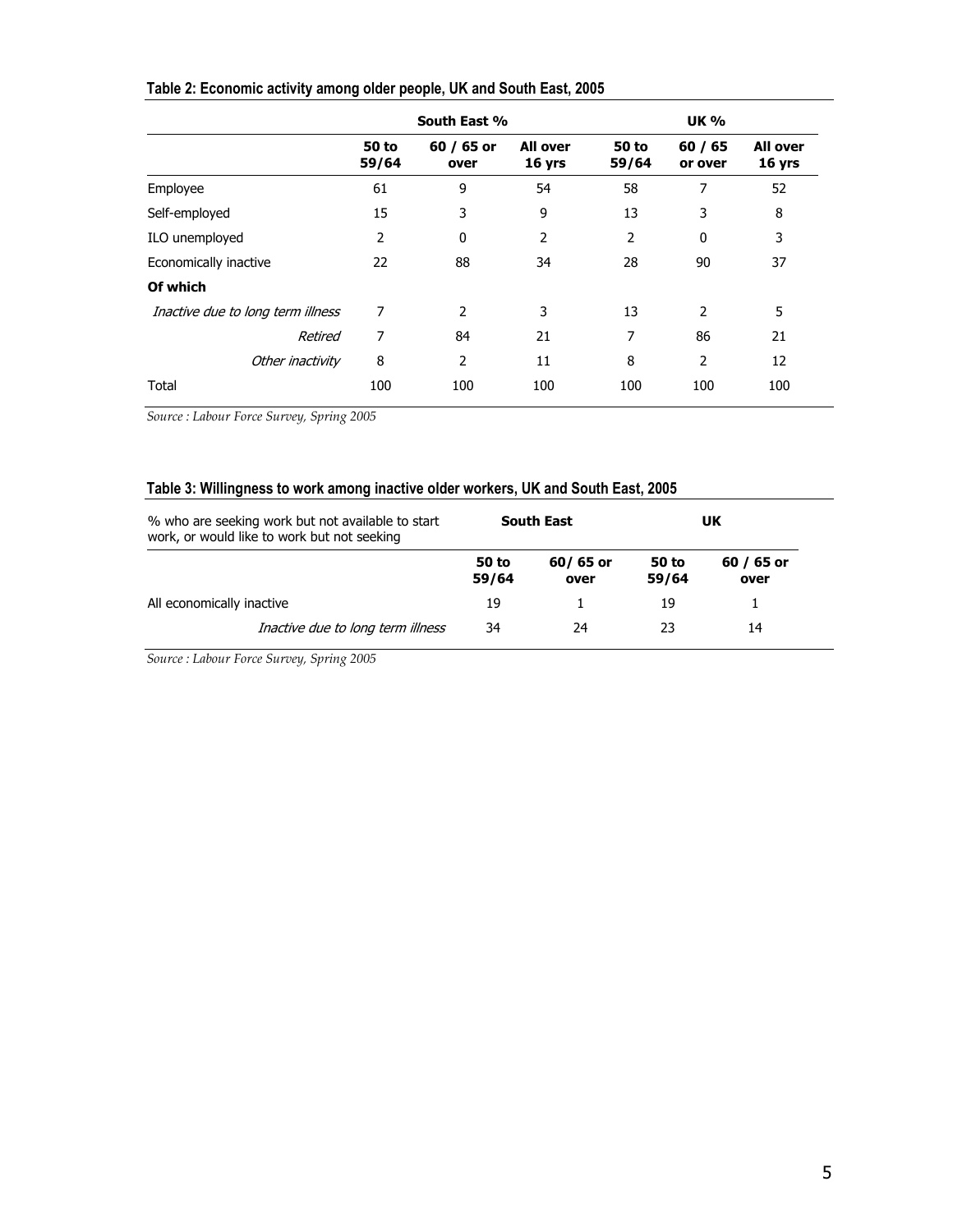|                                    | % of sector's workforce in each age group |                 |                      |                 |  |
|------------------------------------|-------------------------------------------|-----------------|----------------------|-----------------|--|
|                                    |                                           | <b>SE</b>       | UK                   |                 |  |
|                                    | 50-retirement<br>age                      | over retirement | 50-retirement<br>age | over retirement |  |
| Agriculture & fishing              | 21                                        | 9               | 27                   | 11              |  |
| Energy & water                     | 27                                        |                 | 22                   |                 |  |
| Manufacturing                      | 26                                        | 3               | 25                   | 2               |  |
| Construction                       | 27                                        | 3               | 25                   | 2               |  |
| Distribution, hotels & restaurants | 18                                        | 5               | 18                   | 4               |  |
| Transport & communication          | 25                                        | 2               | 26                   | $\mathcal{P}$   |  |
| Banking, finance & insurance etc.  | 21                                        | 5               | 20                   | 4               |  |
| Public admin, educ & health        | 27                                        | 5               | 25                   | 4               |  |
| Other services                     | 22                                        |                 | 21                   | 6               |  |
| Total                              | 24                                        | 5               | 23                   | 4               |  |

# **Table 4: Industrial profile of older workers employed in the South East and UK, 2005**

*Source: Labour Force Survey, Spring 2005* 

# **Table 5: Occupational profile of older workers employed in the South East and UK, 2005**

|                                        | % of occupation's workforce in each age group |                    |                      |                    |  |
|----------------------------------------|-----------------------------------------------|--------------------|----------------------|--------------------|--|
|                                        | <b>SE</b>                                     |                    | <b>UK</b>            |                    |  |
|                                        | 50-retirement<br>age                          | over<br>retirement | 50-retirement<br>age | over<br>retirement |  |
| Managers and Senior Officials          | 25                                            | 3                  | 24                   | 3                  |  |
| Professional occupations               | 27                                            | 4                  | 26                   | 3                  |  |
| Associate Professional and Technical   | 20                                            | 4                  | 19                   | 3                  |  |
| Administrative and Secretarial         | 26                                            | 7                  | 23                   | 5                  |  |
| <b>Skilled Trades Occupations</b>      | 25                                            | 4                  | 26                   | 3                  |  |
| Personal Service Occupations           | 21                                            | 5                  | 20                   | 4                  |  |
| Sales and Customer Service Occupations | 15                                            | 3                  | 14                   | 4                  |  |
| Process, Plant and Machine Operatives  | 33                                            | 4                  | 30                   | 3                  |  |
| <b>Elementary Occupations</b>          | 21                                            | 7                  | 21                   | 6                  |  |
| Total                                  | 24                                            | 5                  | 23                   | 4                  |  |

*Source: Labour Force Survey, Spring 2005*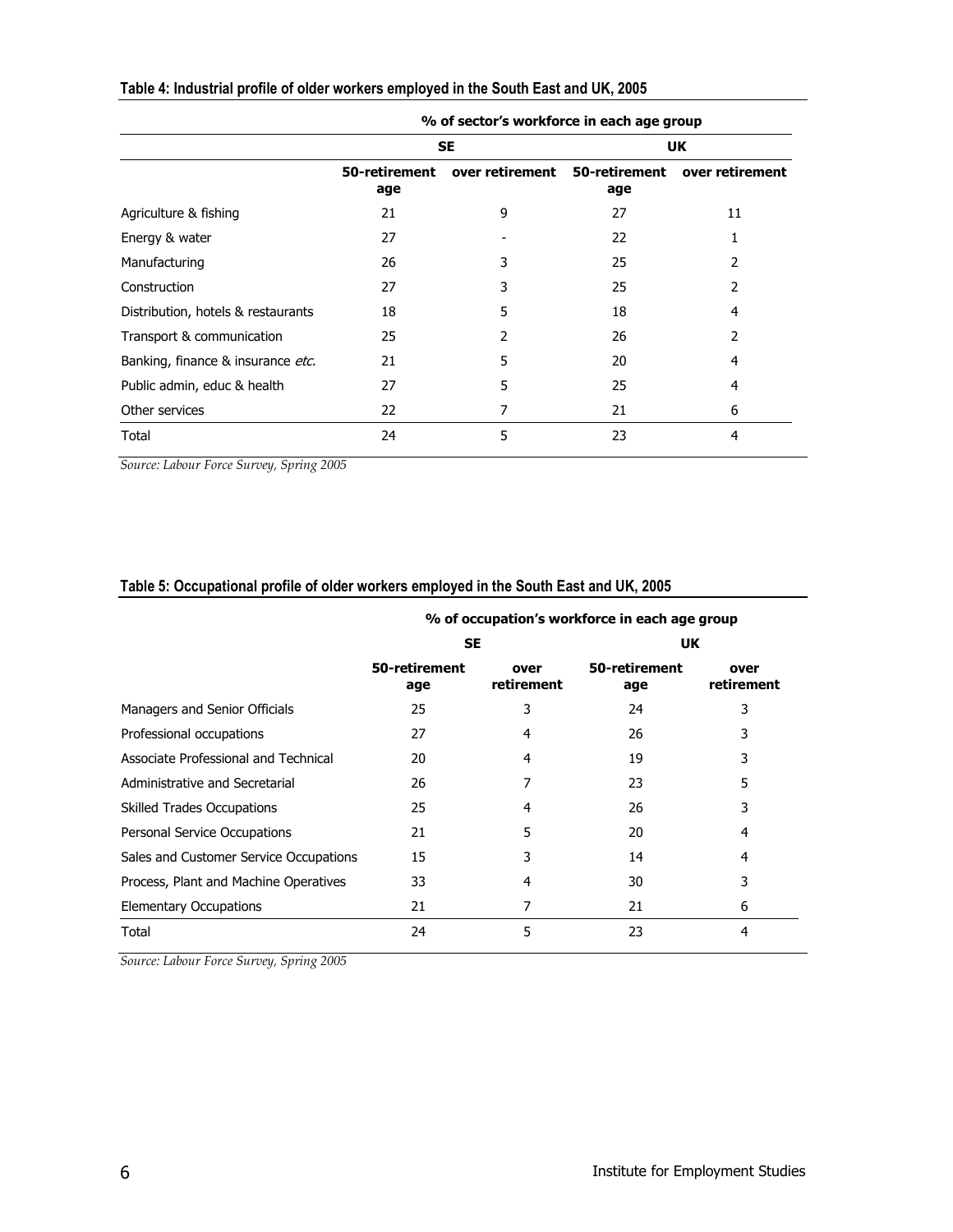| 2003                     | <b>Dependency ratio (All ages)</b> | Dependency ratio (old age) |
|--------------------------|------------------------------------|----------------------------|
| South West               | 63.7                               | 35.3                       |
| Wales                    | 62.8                               | 33.0                       |
| Eastern                  | 60.5                               | 30.9                       |
| <b>West Midlands</b>     | 60.3                               | 30.0                       |
| North West               | 59.5                               | 29.8                       |
| South East               | 59.5                               | 30.2                       |
| Yorkshire and The Humber | 59.5                               | 29.9                       |
| North East               | 59.1                               | 30.8                       |
| <b>East Midlands</b>     | 58.7                               | 29.8                       |
| Great Britain            | 58.3                               | 29.4                       |
| Scotland                 | 57.0                               | 29.7                       |
| London                   | 47.9                               | 20.7                       |

# **Table 6: Dependency ratios, GB and regions 2003**

Note: All age dependency ratio is no. of people not of working age for every 100 people of working age; old age dependency ratio is no. of people older than working age for every 100 people of working age

*Source: ONS Mid-year population estimates 2003*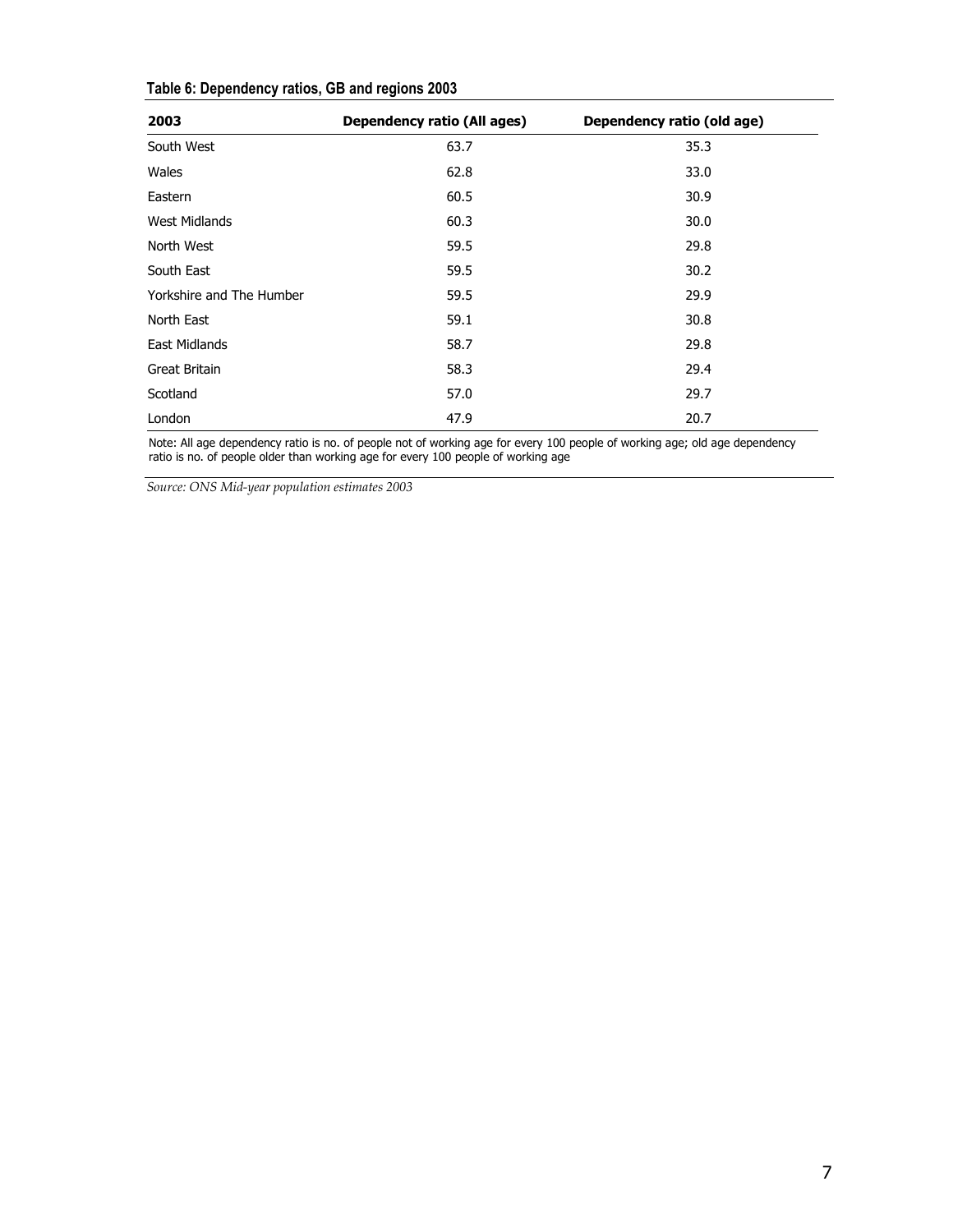| 2003                    | <b>Dependency ratio (All ages)</b> | Dependency ratio (old age) |
|-------------------------|------------------------------------|----------------------------|
| <b>East Sussex</b>      | 75.9                               | 45.3                       |
| Isle of Wight           | 71.1                               | 43.2                       |
| <b>West Sussex</b>      | 68.9                               | 38.9                       |
| Kent                    | 63.4                               | 32.6                       |
| Hampshire               | 60.2                               | 30.8                       |
| South East              | 59.5                               | 30.2                       |
| Buckinghamshire         | 59.1                               | 28.0                       |
| Surrey                  | 58.9                               | 30.0                       |
| Windsor and Maidenhead  | 57.1                               | 28.1                       |
| Medway                  | 55.2                               | 23.5                       |
| West Berkshire          | 54.9                               | 25.0                       |
| Oxfordshire             | 53.9                               | 26.2                       |
| Portsmouth              | 51.6                               | 25.6                       |
| Wokingham               | 51.2                               | 22.4                       |
| Slough                  | 50.6                               | 20.2                       |
| <b>Bracknell Forest</b> | 50.0                               | 19.5                       |
| Brighton and Hove       | 49.1                               | 26.3                       |
| Milton Keynes           | 48.6                               | 17.9                       |
| Southampton             | 48.2                               | 23.8                       |
| Reading                 | 45.8                               | 20.7                       |

# **Table 7: Dependency ratios, SE Local Authority areas, 2003**

Note: All age dependency ratio is no. of people not of working age for every 100 people of working age; old age dependency ratio is no. of people older than working age for every 100 people of working age

*Source: NOMIS, ONS Mid-year population estimates 2003*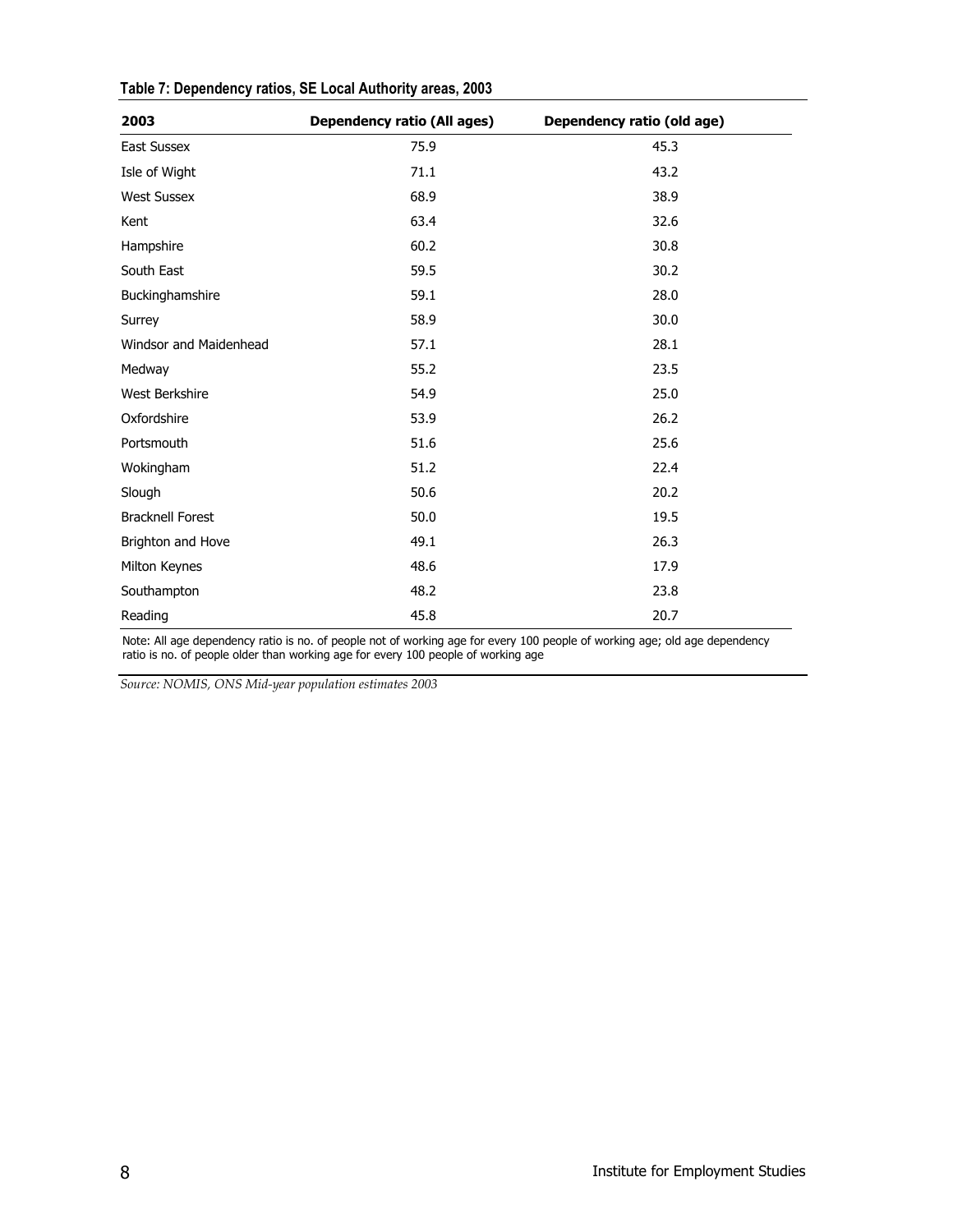



*Source: ONS* 



**Figure 3 Population projections (in 1,000s) of older people in the South East by sex, 2005-2028** 

*Source: ONS*